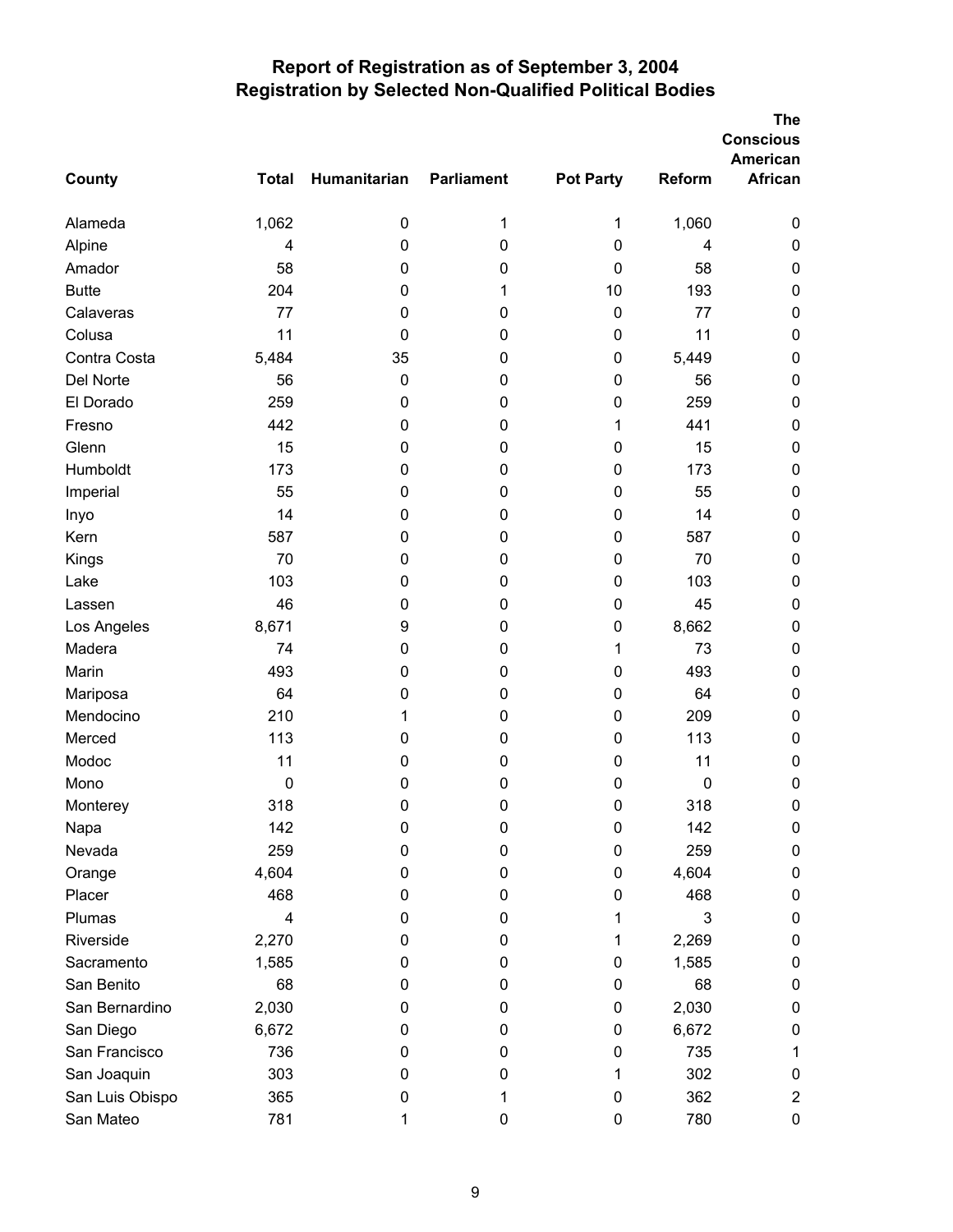| County           | The United<br><b>Conscious</b><br><b>Builders of the</b><br>Dream |  |
|------------------|-------------------------------------------------------------------|--|
| Alameda          | 0                                                                 |  |
| Alpine           | 0                                                                 |  |
| Amador           | 0                                                                 |  |
| <b>Butte</b>     | 0                                                                 |  |
| Calaveras        | 0                                                                 |  |
| Colusa           | 0                                                                 |  |
| Contra Costa     | 0                                                                 |  |
| Del Norte        | 0                                                                 |  |
| El Dorado        | 0                                                                 |  |
| Fresno           | 0                                                                 |  |
| Glenn            | 0                                                                 |  |
| Humboldt         | 0                                                                 |  |
| Imperial         | 0                                                                 |  |
| Inyo             | 0                                                                 |  |
| Kern             | 0                                                                 |  |
| Kings            | 0                                                                 |  |
| Lake             | 0                                                                 |  |
| Lassen           | 1                                                                 |  |
| Los Angeles      | 0                                                                 |  |
| Madera           | 0                                                                 |  |
| Marin            | 0                                                                 |  |
| Mariposa         | 0                                                                 |  |
| Mendocino        | 0                                                                 |  |
| Merced           | 0                                                                 |  |
| Modoc            | 0                                                                 |  |
| Mono             | 0                                                                 |  |
| Monterey         | 0                                                                 |  |
| Napa<br>Nevada   | 0<br>0                                                            |  |
|                  | 0                                                                 |  |
| Orange<br>Placer | 0                                                                 |  |
| Plumas           | 0                                                                 |  |
| Riverside        | 0                                                                 |  |
| Sacramento       | 0                                                                 |  |
| San Benito       | 0                                                                 |  |
| San Bernardino   | 0                                                                 |  |
| San Diego        | 0                                                                 |  |
| San Francisco    | 0                                                                 |  |
| San Joaquin      | 0                                                                 |  |
| San Luis Obispo  | 0                                                                 |  |
| San Mateo        | 0                                                                 |  |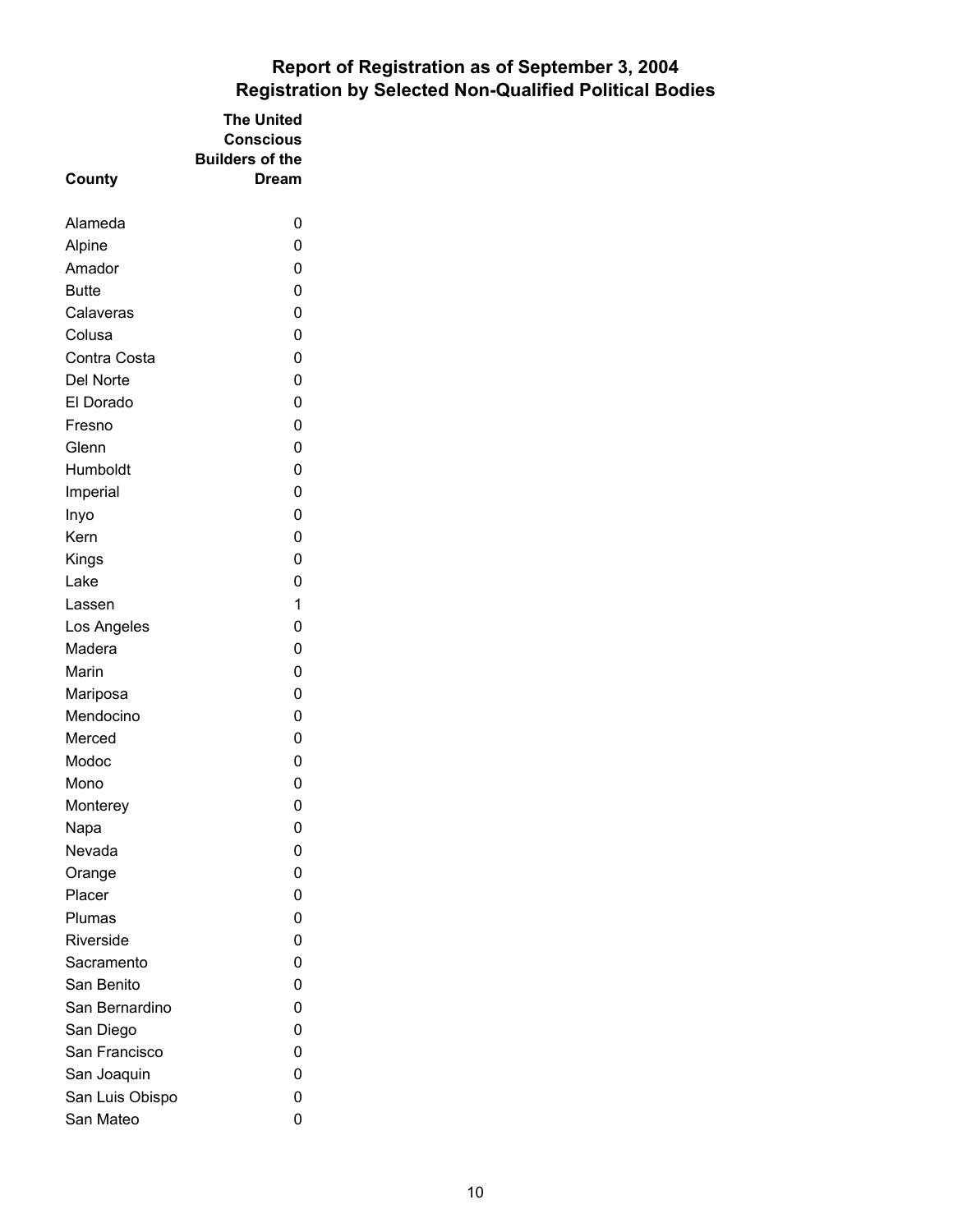|                    |        |              |                   |                  |        | The<br><b>Conscious</b><br>American |
|--------------------|--------|--------------|-------------------|------------------|--------|-------------------------------------|
| County             | Total  | Humanitarian | <b>Parliament</b> | <b>Pot Party</b> | Reform | African                             |
| Santa Barbara      | 655    | 0            | 0                 | 0                | 655    | $\mathbf{0}$                        |
| Santa Clara        | 2,530  | 0            | 0                 | $\mathbf{0}$     | 2,530  | 0                                   |
| Santa Cruz         | 472    |              | 0                 | 2                | 469    | 0                                   |
| Shasta             | 164    | 0            | 0                 |                  | 163    | 0                                   |
| Sierra             | 4      | 0            | 0                 | O                | 4      | 0                                   |
| Siskiyou           | 41     | 0            | 0                 | 0                | 41     | 0                                   |
| Solano             | 485    |              | 0                 |                  | 483    | 0                                   |
| Sonoma             | 724    | 0            | 0                 | 0                | 724    | $\mathbf{0}$                        |
| Stanislaus         | 598    | 0            | 0                 | 0                | 598    | 0                                   |
| Sutter             | 48     | 0            | 0                 | 0                | 48     | $\mathbf{0}$                        |
| Tehama             | 41     | 0            | 0                 | 0                | 41     | 0                                   |
| <b>Trinity</b>     | 12     | 0            | 0                 | 0                | 12     | 0                                   |
| Tulare             | 212    | 0            | 0                 | 0                | 212    | 0                                   |
| Tuolumne           | 128    | 0            | 0                 | 0                | 128    | 0                                   |
| Ventura            | 1,214  | 0            | 0                 | 0                | 1,214  | 0                                   |
| Yolo               | 156    | 0            | 0                 | 0                | 156    | 0                                   |
| Yuba               | 144    | 0            | 0                 | $\mathbf{0}$     | 144    | 0                                   |
| <b>State Total</b> | 46,589 | 48           | 3                 | 20               | 46,514 | 3                                   |